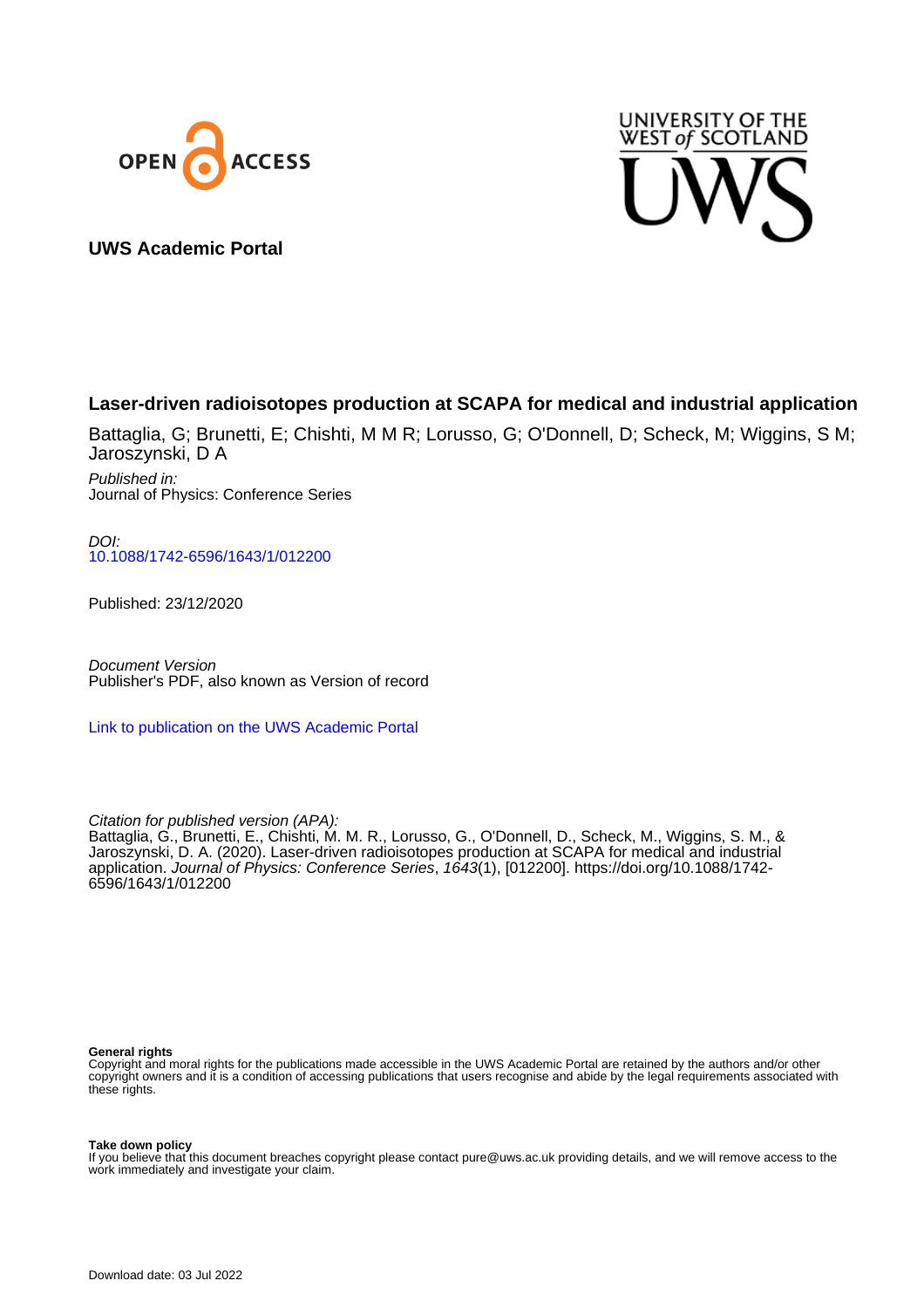#### **PAPER • OPEN ACCESS**

## Laser-driven radioisotopes production at SCAPA for medical and industrial application

To cite this article: G Battaglia et al 2020 J. Phys.: Conf. Ser. **1643** 012200

View the [article online](https://doi.org/10.1088/1742-6596/1643/1/012200) for updates and enhancements.



# **IOP ebooks**™

Bringing together innovative digital publishing with leading authors from the global scientific community.

Start exploring the collection-download the first chapter of every title for free.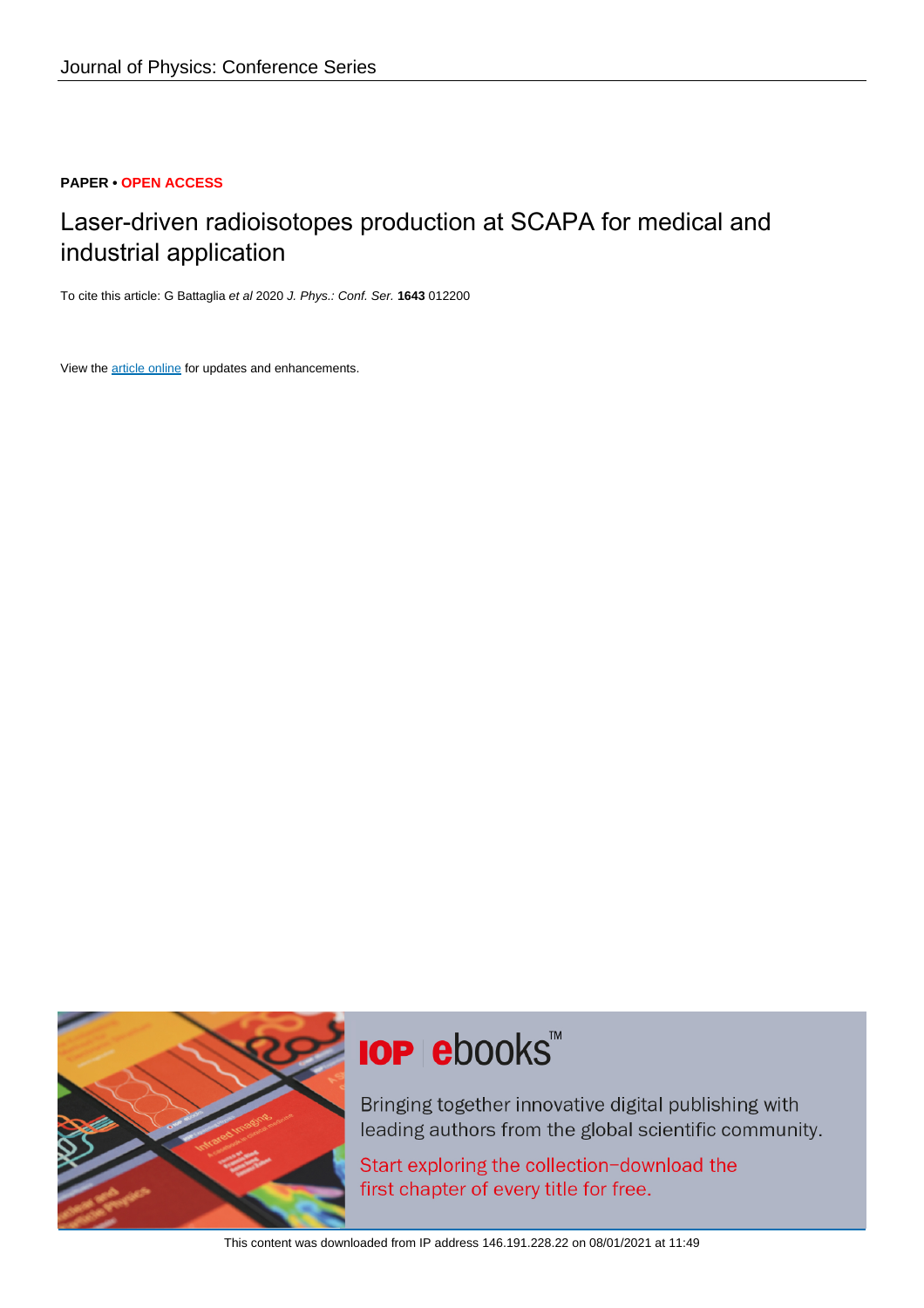Journal of Physics: Conference Series **1643** (2020) 012200

# Laser-driven radioisotopes production at SCAPA for medical and industrial application

## G Battaglia<sup>1</sup>, E Brunetti<sup>1</sup>, M M R Chishti<sup>2</sup>, G Lorusso<sup>3</sup>, D O'Donnell<sup>2</sup>, M Scheck<sup>2</sup>, S M Wiggins<sup>1</sup> and D A Jaroszynski<sup>1</sup>

<sup>1</sup> Department of Physics, University of Strathclyde, G4 0NG

 $^2$  School of Engineering and Computing, University of the West of Scotland, Paisley PA1 2BE <sup>3</sup> National Physical Laboratory, Teddington TW11 0LW

E-mail: d.a.jaroszynski@strath.ac.uk

Abstract. Isotopes for nuclear medicine are scarce and expensive. Researchers worldwide are exploring new production methods to avoid the dependence on nuclear reactors as sources to satisfy future isotope demands. Photo-nuclear reactions have hitherto been used as a tool for studying the nuclear structure. Laser wakefield accelerators (LWFAs) are very compact accelerators capable of producing high energy electron beams. In this paper we investigate the possibility of using LWFAs to produce <sup>225</sup>Ac via photo-spallation reactions.

#### 1. Introduction

Radioisotopes are commonly used both for diagnostics and therapy in medicine. Positron emitters (e.g. <sup>18</sup>F) are usually used for positron emission tomography and gamma emitters (e.g.  $99mTc$ ) are used for single photon emission computed tomography while alpha emitters (e.g.  $^{223}Ra$ ) and beta minus emitters (e.g.  $^{90}Y$ ) are used for targeted radiation therapy (TRT) [1]. Over 140 radioisotopes are used daily for medical procedures worldwide, but 90% of these utilise only 10 radioisotopes [2]. Moreover, the supply chain is quite fragile. The majority of the nuclear reactors used for isotopes production are several decades old and and several face imminent closure [3]. During 2008 there was a reduction of planned medical services of up 70% due to the temporary shut down of some of the reactors producing  $99\text{Mo}$ , parent isotope of  $99\text{mTc}$  [3]. This is a compelling reason why researchers are looking for new techniques to produce radioisotopes. In this paper we present Montecarlo simulations that explore the feasibility of using high-energy photo-spallation reactions triggered by photons from laser wakefield accelerators (LWFAs), as an option for producing future radioisotopes.

#### 1.1. Photo-spallation reactions

Photo-nuclear reactions are triggered by photons, which have an advantage over hadrons in that they avoid major modifications to the structure of the nucleus arising from the interaction [4]. Spallation reactions occur when the energy of the projectile or photon is sufficiently high for it to interact with single nucleons inside the nucleus [5]. This results in ejection of several nucleons (evaporation) or fission of the nucleus. The majority of studies of photo-nuclear reactions have hitherto been focused on nuclear photo-fission, and in particular on whether the photo-fission cross section  $\sigma_f$  could exhaust the photo-absorption cross section  $\sigma_{abs}$  for photon energies above

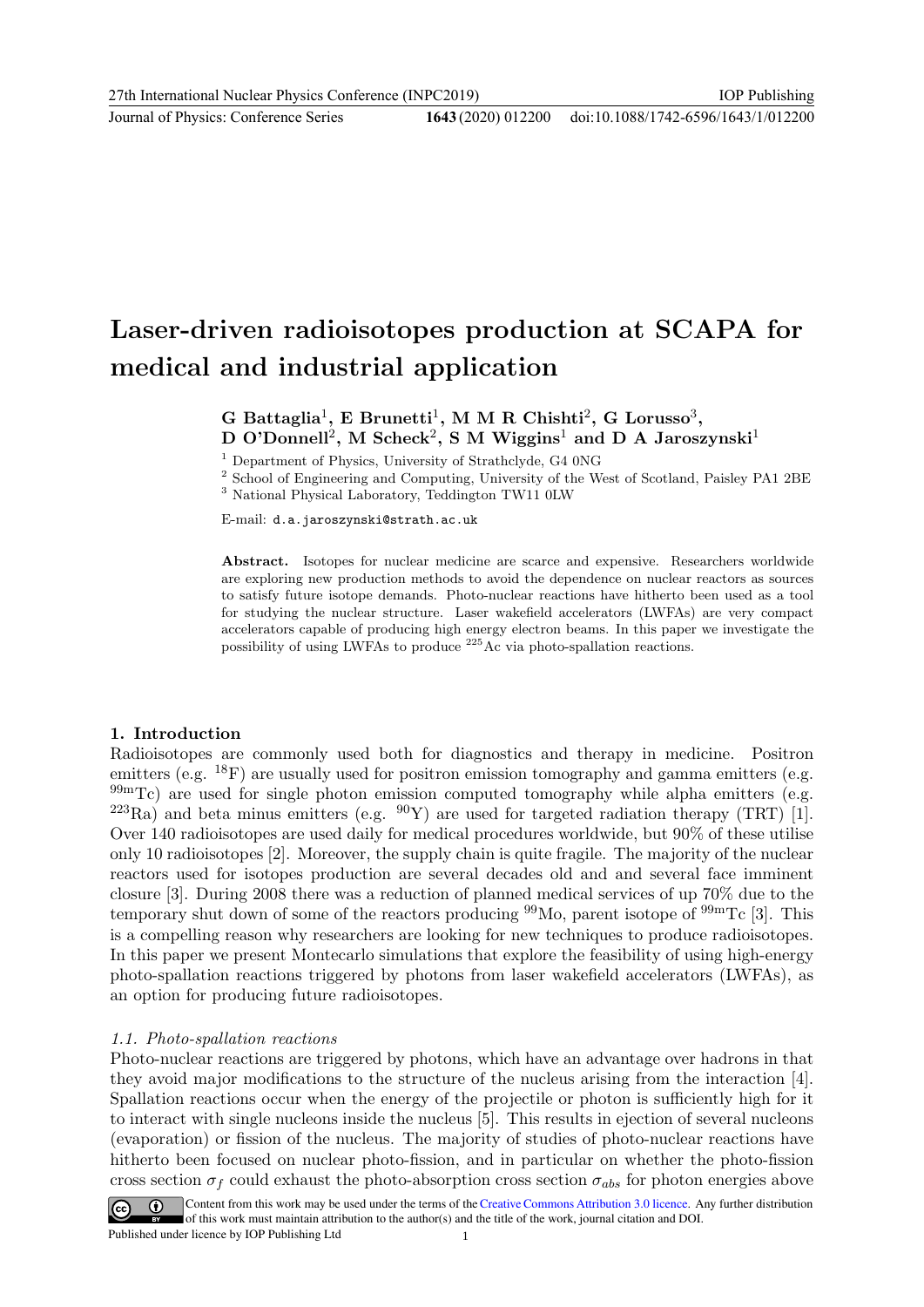| 27th International Nuclear Physics Conference (INPC2019) | <b>IOP</b> Publishing                                  |
|----------------------------------------------------------|--------------------------------------------------------|
| Journal of Physics: Conference Series                    | 1643 (2020) 012200 doi:10.1088/1742-6596/1643/1/012200 |

50 MeV [4][6][7]. A series of measurements from JLab and other facilities have shown that for energies from hundreds of MeV up to few GeV  $\sigma_f \neq \sigma_{abs}$  and other channels (evaporation) have to be taken into account in calculating the photo absorption cross section [6][7]. In particular, for <sup>232</sup>Th the photo-fission channel only contributes to 55-70% of the total  $\sigma_{abs}$  cross section in the hundreds of MeV-GeV region [4]. The aim of this study is to characterize the spectrum of the products of the remaining 45-30% to investigate if any isotopes relevant for nuclear medicine ( <sup>225</sup>Ac specifically) is produced in significant quantities.

#### 1.2. Laser WakeField Accelerator

LWFAs are very compact electrons accelerators that utilise electrostatic fields arising from charge separation in plasma arising from the interaction of high-intensity ( $> 10^{18}$  W/cm<sup>2</sup> for  $\lambda \approx 1 \ \mu m$ ) laser pulses with plasma [8]. This is a highly nonlinear process, in which the ponderomotive force of the laser electromagnetic field creates a few micron size "bubble" of positive ions surrounded by a thin sheath of electrons. The bubble contains fields with gradients that can exceed 100's  $\frac{G V}{m}$ , which is much higher than possible with conventional accelerators [9]. The high gradient makes it is possible to accelerate electrons up to several GeV energies over a distance of a few centimetres, but at relatively low repetition rate. Progress is being made to extend the repetition rates of LWFAs beyond 10 Hz [10].



Figure 1. Outline of the setup used in the simulations. The electron beam has a bunch charge of 50 pC with a repetition rate of 1 Hz and a 2 mrad divergence, the Tantalum converter is 16 mm thick, the  $^{232}$ Th target is 1.5 g.

#### 2. FLUKA simulations

Simulations have been performed using FLUKA, a general purpose montecarlo code that can simulate the transport of more than 60 different types of particles over a wide range of energies (up to the TeV range) using up-to-date physical models with minimal free parameters improving the predictability of the results when no experimental data are available [11]. The parameters used in the simulations presented here are modelled on the performance of a LWFA driven by the 350 TW laser system of the Scottish Centre for the Application of Plasma-based Accelerators (SCAPA) [12]. The experimental setup that has been simulated is shown in Fig. 1. The aim of the study is to explore the feasibility of using high energy photon beams (hundreds of MeV) for the production of isotopes. To produce such high energy gammas via bremsstrahlung a high energy electron beam is required. Therefore simulations assume an electron beam with an average energy of 700 MeV, a relative energy spread of 10%, an average current of 50 pA (50 pC bunch charge at 1 Hz repetition rate) and an irradiation time of 10 hours. The target consists of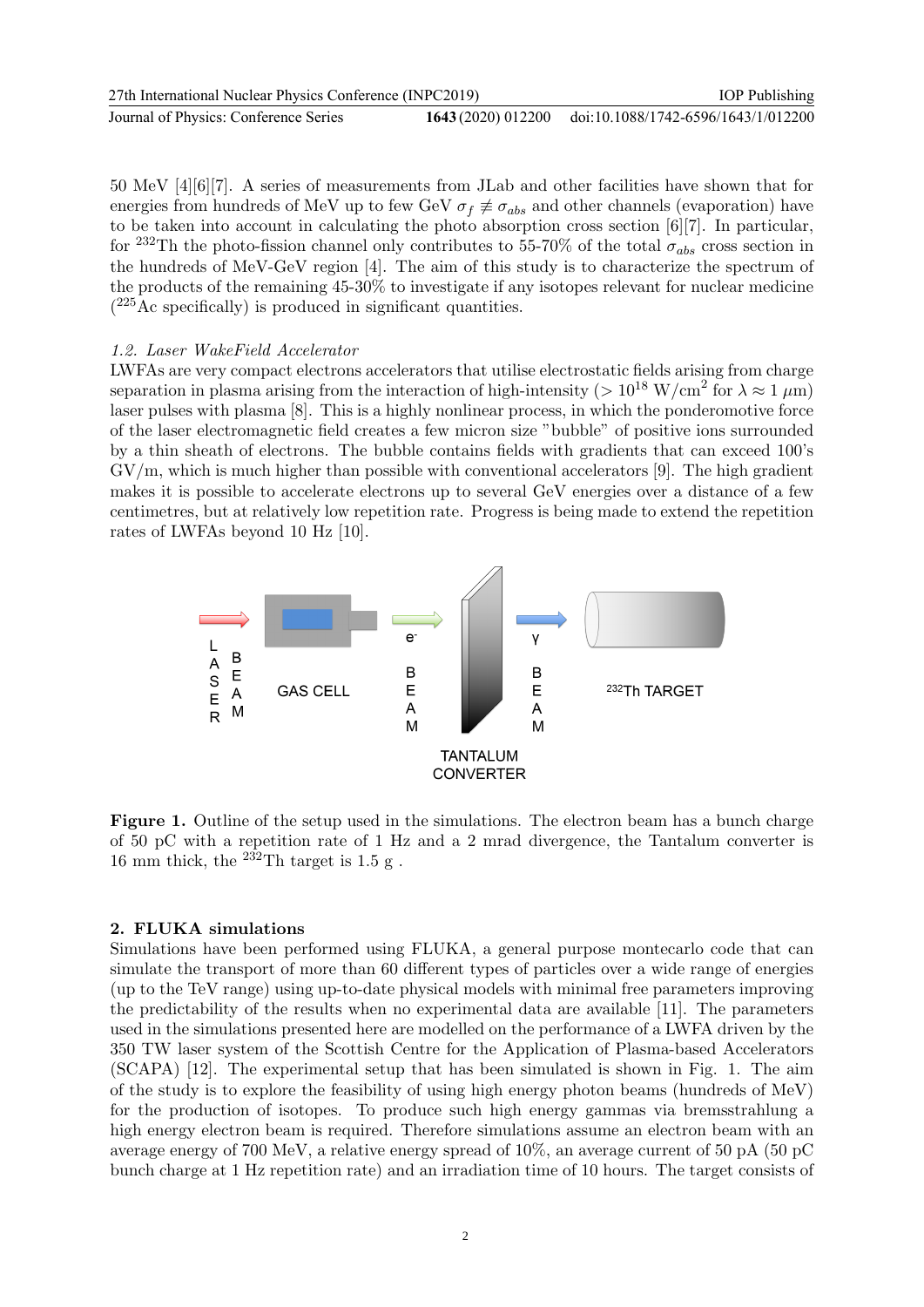Journal of Physics: Conference Series **1643** (2020) 012200 doi:10.1088/1742-6596/1643/1/012200



Figure 2. The results of the FLUKA simulations. The X axis is the nuclear mass number A, the Y axis is the activity in Bq. Peaks on the leftside of the graph represents the fission products, while the group of peaks on the right side represent the evaporation products.

1.5 g of <sup>232</sup>Th. The results of the simulations are shown in Fig. 2. The produced activity of <sup>225</sup>Ac after 10 hours of irradiation is  $33 \pm 1$  Bq according to the results of FLUKA. Although FLUKA takes into account all the possible reactions, including decay from isotope above Actinium in the decay chain, those activities are  $10^{-6}$  Bq of  $23^{3}$ U,  $10^{-1}$  Bq of  $22^{9}$ Th and less than 2 Bq of  $2^{25}$ Ra. This means that the majority of the  $225$ Ac is a results of the photo-spallation reaction, while their contribution from the decay channel is minimal. The activity of each isotope in Fig. 2 is much lower of that required for a preclinical or clinical nuclear medicine use, where hundreds of MBq or GBq are required [13]. However the relation between the reaction rate R and the photon flux  $\phi$  is linear, as given by the formula  $R = N \cdot \phi \cdot \sigma$ , where N is the number of atoms in the target and  $\sigma$  is the reaction cross section [14]. Therefore it is plausible that future LWFA with higher charge of 100's pC [15] and repetition rate of 10's of kHz [16] will be able to produce the useful levels of activity.

#### 3. Conclusion

Photo-spallation reactions are a very powerful tool for the study of nuclear structure, which so far has not been explored for practical application. The high photon energy required limits the number of accelerators and radiation sources capable of triggering them. LWFAs are very compact machines capable of accelerating electron beams to very high energy over very short distances. The Montecarlo simulations presented in this paper provide an estimate of the yield of  $^{225}$ Ac produced from a  $^{232}$ Th target via photo-spallation reactions triggered by bremsstrahlung photons generated with a laser wakefiled accelerator. An experiment to confirm these results will be carried out at SCAPA facility in the near future.